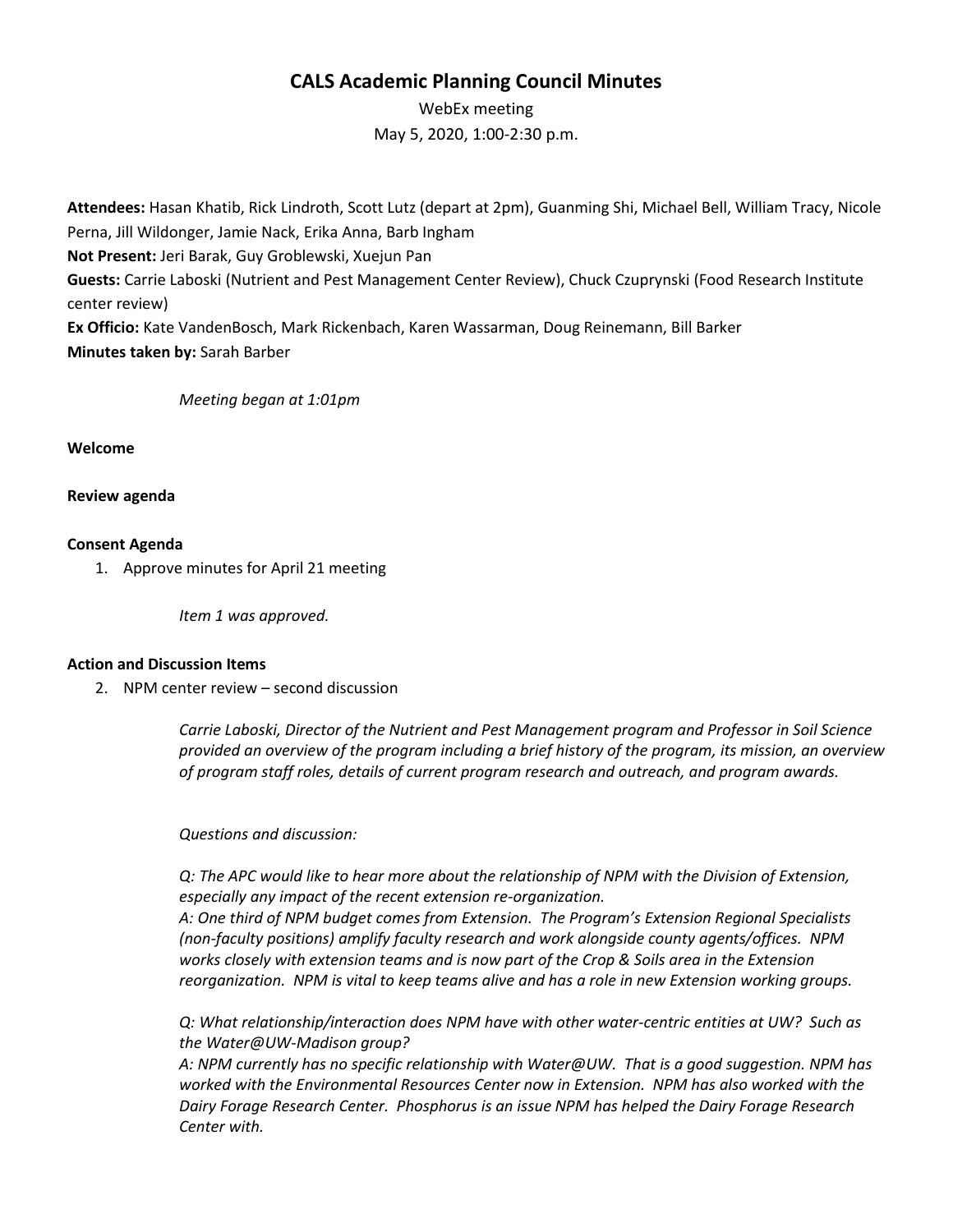#### *Q: What support is needed to maintain program continuity?*

*A: One third of NPM's funding comes from Extension. Any disruptions in Extension funding and/or funding disruptions due to COVID would be hard on the program. Grant funding is important and the program is trying to increase grant funding, but funding must align with the program's mission. A goal was to grow the program and in 5-7 years shrink back in anticipation of impending retirements. Maintaining continuity in nutrient management and soil health is important.* 

*Q: The review team indicated that the program should engage in dialog with their funding partners (The Division of Extension + The Wisconsin Department of Agriculture, Trade and Consumer Protection + Fertilizer checkoff funds + CALS) regarding continuity of funding and priorities for programming. How will the funding portfolio of NPM inform the work plan of the program and planning process going forward?*

*A: NPM is in dialogue with funding partners. NPM demonstrated strong communication with DATCAP in 2019. NPM was in conversation with DATCAP at that time which resulted in DATCAP increasing the program's funding in 2020. The fertilizer checkoff funds are statutorily defined and cannot be easily changed. If funding for the program changes, the program will look for funding within the mission of the program.*

*Q: The review committee suggested a more formal, objective and transparent process for determining which faculty/projects are chosen for support/collaboration by NPM. How do you envision the development of this process and what are the important considerations in developing a work plan?*

*A: The Director and Program Manager do not necessarily agree with the idea that the program does not have a transparent process. However, creating a specific document will help document how faculty should engage with NPM. The guideposts for project decisions include evaluating the program's mission with the activity, evaluating how the activity will advance NPM's mission, a review of capacity currently available, and collaboration. As it concerns current grants, the Director feels that is what is currently being done to evaluate projects. NPM has no desire to establish a fee for service model. NPM also does not want to secure a grant and then get fees from faculty to work with the program. NPM prefers to work together with faculty.* 

*Q: The review team recommended a competitive selection process for a faculty director who would have a larger role in strategic planning and resource allocation. What are the desirable attributes of a faculty director and what are the critical management activities of the director? A: Professor Laboski initially assumed the Co-Director position. An unpaid role. Paul Mitchell stepped down in 2018 as Co-Director. Since assuming the role, Directors and Co-Directors now must attend CALS Center Director meetings and conduct program reviews so there is new work and administrative expectations that should be acknowledged by CALS and the Director's department. Duties of the NPM Director include overseeing monthly staff meetings and annual retreats, conducting annual performance management reviews, overseeing hiring and HR issues, and listening to concerns of staff. The Director has to respect the role of academic staff and their contribute to the institution, have a strong understanding of Extension, possess a multidisciplinary understanding of the field, a nutrient management background, and good relationships with all the stakeholders.* 

*Q: How does the Program's work out in the field also inform your work and set the direction for what the group does?* 

*A: The Director and staff are involved in field days, demonstrations, etc. For the adaptive nitrogen management program, staff were on the grower's fields and heard farmer questions which fine tune the application and research. Feedback also feeds back into Director's others research programs. It's two-way learning.*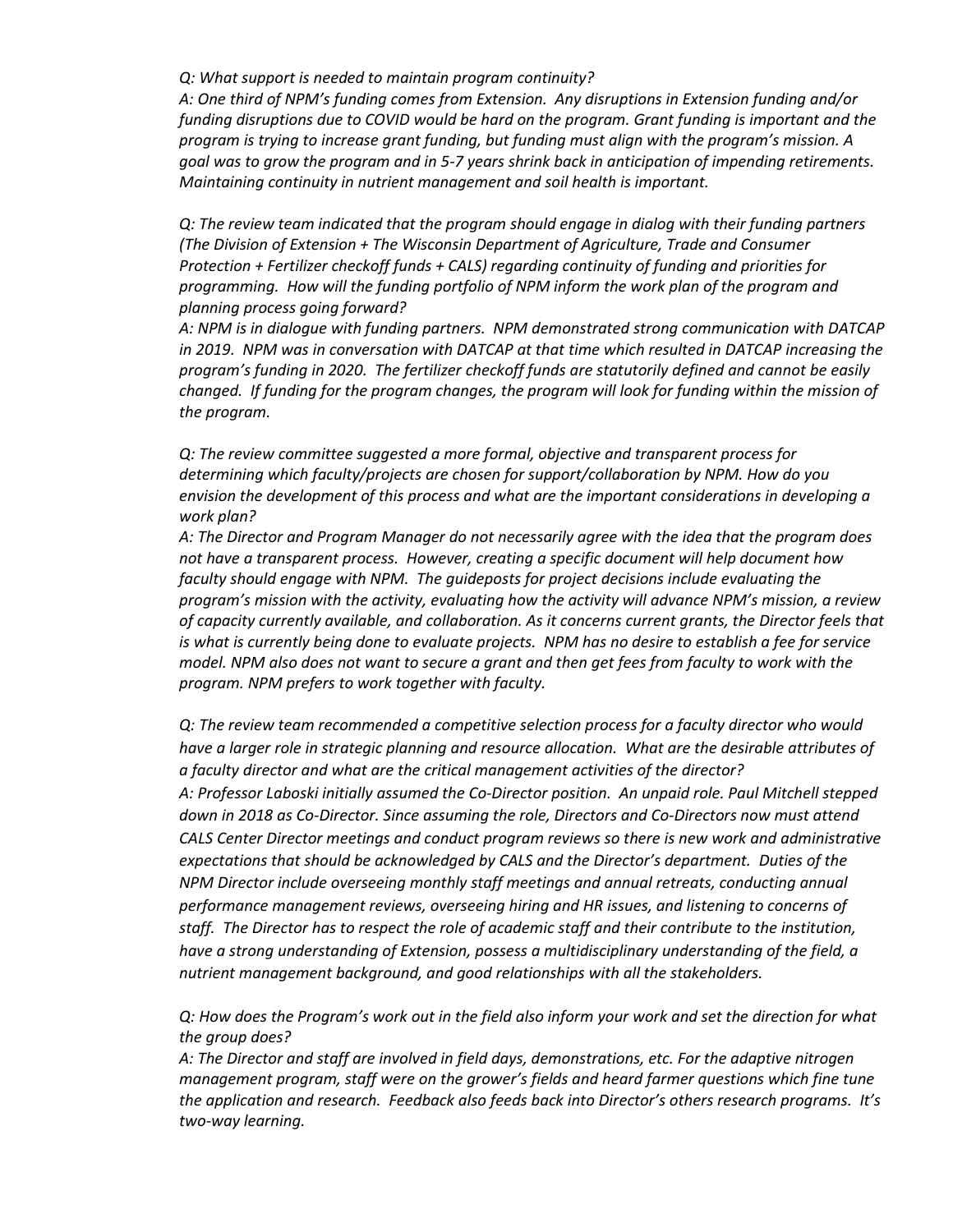*Comment: Faculty need to understand role the of academic staff. NPM might be a leader in helping faculty understand this support. This is an important part of NPM's experience.*

*Motion to approve the report as complete: Tracy/Bell* 

*Vote: 11-0-0*

## 3. FRI center review – second discussion

*Chuck Czuprynski, Director of the Food Research Institute and Professor and Chair of Pathobiological Sciences, School of Veterinary Medicine provided an overview of the center. The center is in its 74th year. The program is comprised of 12 executive committee members, 13 affiliate members spanning eight departments. FRI works with food companies to enhance the safety of the food supply. The Center has 25 sponsors and 16 major sponsors. The Applied Food Safety Lab provides companies with information to inhibit growth of food pathogens, give companies data, and helps them conform to the food safety regulations. The Center also holds webinars and conducts applied research.*

*Questions and discussion:*

*Q: Is there more you would like to share with us about leadership succession? A: Kristin Schill has been hired as Associate Scientist for the Applied Food Safety Lab. That is a great addition to the program. Chuck has informed FRI colleagues he will step down in the next year. Succession planning for faculty is more problematic. FRI used to be a department and it does not have faculty lines. Retirements will create a void in expertise in basic biology botulinum. Food virology is another area of experience that does not exist on campus. There was a virology cluster hire, but it didn't produce an individual connected to FRI. Food toxicology is another deficiency. There is a great toxicology center on campus, but its focus is not as applied, and there are a limited number of experts that exist in this area.* 

*Q: It was noted that FRI is one of the best kept secrets and that it would benefit the center to do more marketing. What type of marketing support is needed? Features in Grow or eCALS? Are there other marketing needs?* 

*A: Would be happy to work with CALS. Marketing, and primarily relationship building, are integrated into the program. Marketing won't help the Center that much in working with companies. Success of center is built on relationships which often start with companies taking advantage of the Applied Food Safety Lab. Relationship building is harder in an environment when the industry is changing due to buyouts.*

*Q: The review report suggested meetings between FRI and CALS administration.* 

*A: Center feels there are excellent lines of communication with Ag Hall. Happy to discuss and partner. Center is providing start-up and research funds to a new Food Science hire. FRI want to collaborate when it makes sense and there is a mutual interest.* 

*Q: The food industry is changing with technology and public health considerations. What is FRI doing to reach out to new companies in the food industry?* 

*A: The Center is visible in the industry and attend many relevant conferences. Interacting with small companies. An example of a new sponsor is KwikTrip. The company worked with FRI when they had Cyclospora in salads. FRI hold seminars featuring speakers on many topics. Open to working with any company on microbial safety pre- and post-harvest (strength is post-harvest).*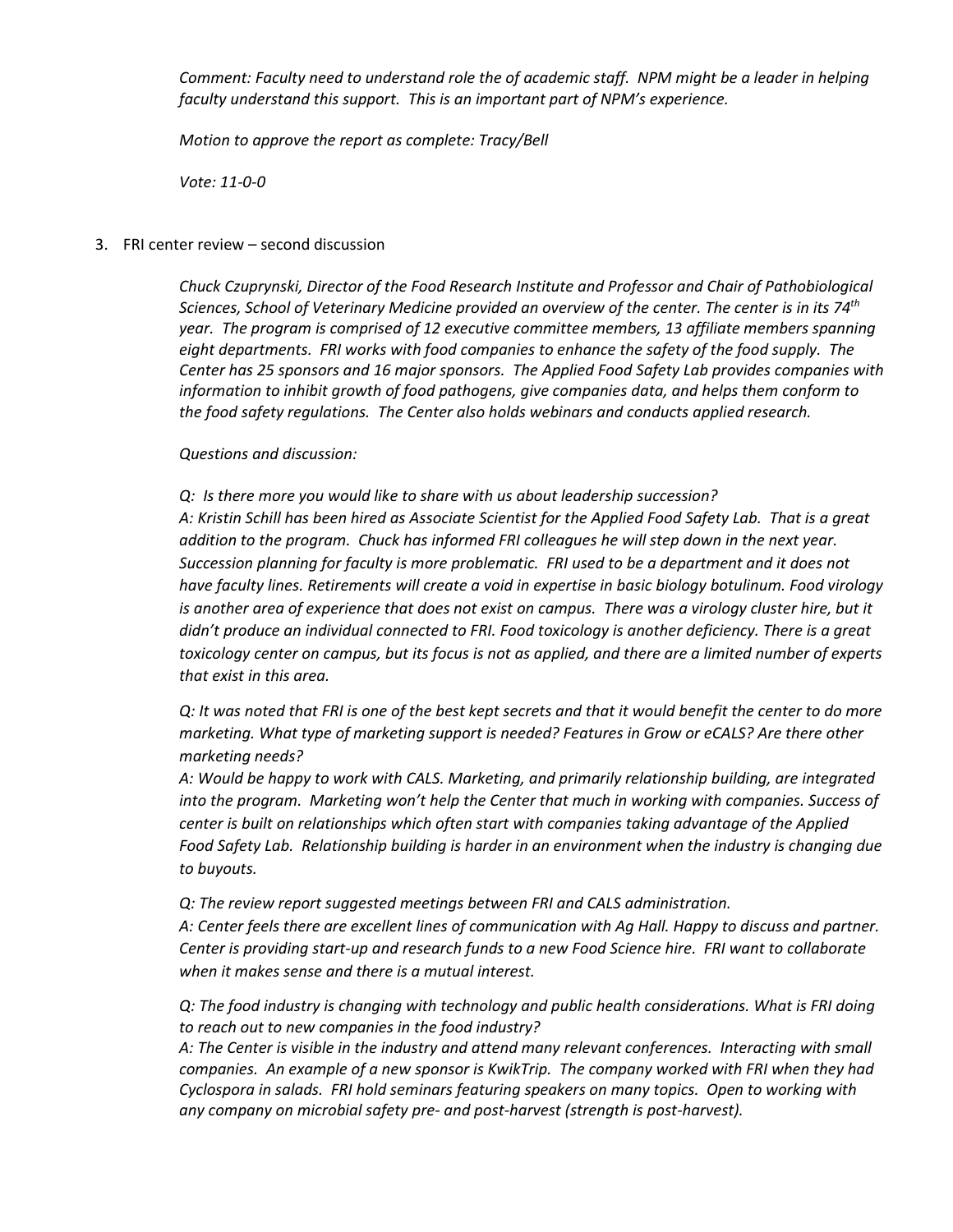*Q: How is the Institute fostering and improving relations with dairy research? What opportunities exist for collaboration with the new Dairy Innovation Hub? How is the Institute fostering more interaction with the Meat Science Lab?*

*A: FRI is actively engaged with meat and dairy. FRI has a long history working with the Center for Dairy Research. Dairy Farmers of Wisconsin is sponsor and Dairy Food USA. FRI has strong ties to the dairy industry. FRI has helped lead campus-wide dairy science related discussions. FRI's interaction with the Dairy Innovation Hub has been limited to individual faculty interactions. FRI has been very involved in the design and planning of the Meat Science Lab's new biology safety level two lab. FRI is providing partial support for the manager of the lab (in the future should be a self-supporting venture). Chuck is on the search for the Director of the Meat Sciences lab.* 

*Q: Tell us about future collaborations. Do you expect joint appointments with the meat science program?*

*A: Yes, the new meat lab director will likely have an appointment with FRI. FRI has interacted with the animal sciences department on microbiology and safety issues. FRI is a portal for the outside world and helps connects outside partners with campus.* 

*Q: Tell us more about what kind of marketing you are doing.* 

*A: Constantly marketing in industry. Have found booths are not helpful. Strength of FRI is making contacts and developing relationships. Companies often start a project with the Applied Food Safety Lab and then they may get involved in sponsorship. We are open to being more visible within CALS. With stakeholders, relationship building in most important.* 

*Motion to approve the report as complete: Khatib/Lutz*

*Discussion: Recommendation made to indicate in final review memo the value Chuck Czuprynski has brought to the institute. He has done an amazing job leading the center. The collegiality of staff and faculty and corporate sponsorship involvement is a direct reflection of his efforts.* 

*Vote: 11-0-0*

4. CALS Guidelines for Topics Courses – discussion continued

*Karen Wassarman led the discussion. She reminded members this discussion started in early March, but the committee didn't have quorum and some members requested additional time to review the documents. Since that initial conversation, Karen wrote an executive summary that points out the action items the Curriculum Committee is asking you to consider today – mostly around the use of Topics Course SECTIONS. The Curriculum Committee document has a lot of additional information.* 

*Though very valuable, topics course can create problems for students. They often do not have any details about a course and the topics course cannot be used to fulfill requirements. University policy states that topic course sections should be offered no more than three times within a five-year period and then should be converted to a permanent course or not taught.*

*The executive summary is divided into four parts. In essence, the guidelines:* 

- *Outline the importance of topic courses in our curriculum array*
- *They clarify how topics course sections are generated, their approval process, and expectations (dept are responsible for approval, topics course sections should not be listed as program requirements, every topics course section will have all required course components)*
- *They propose guidelines to comply with campus expectations*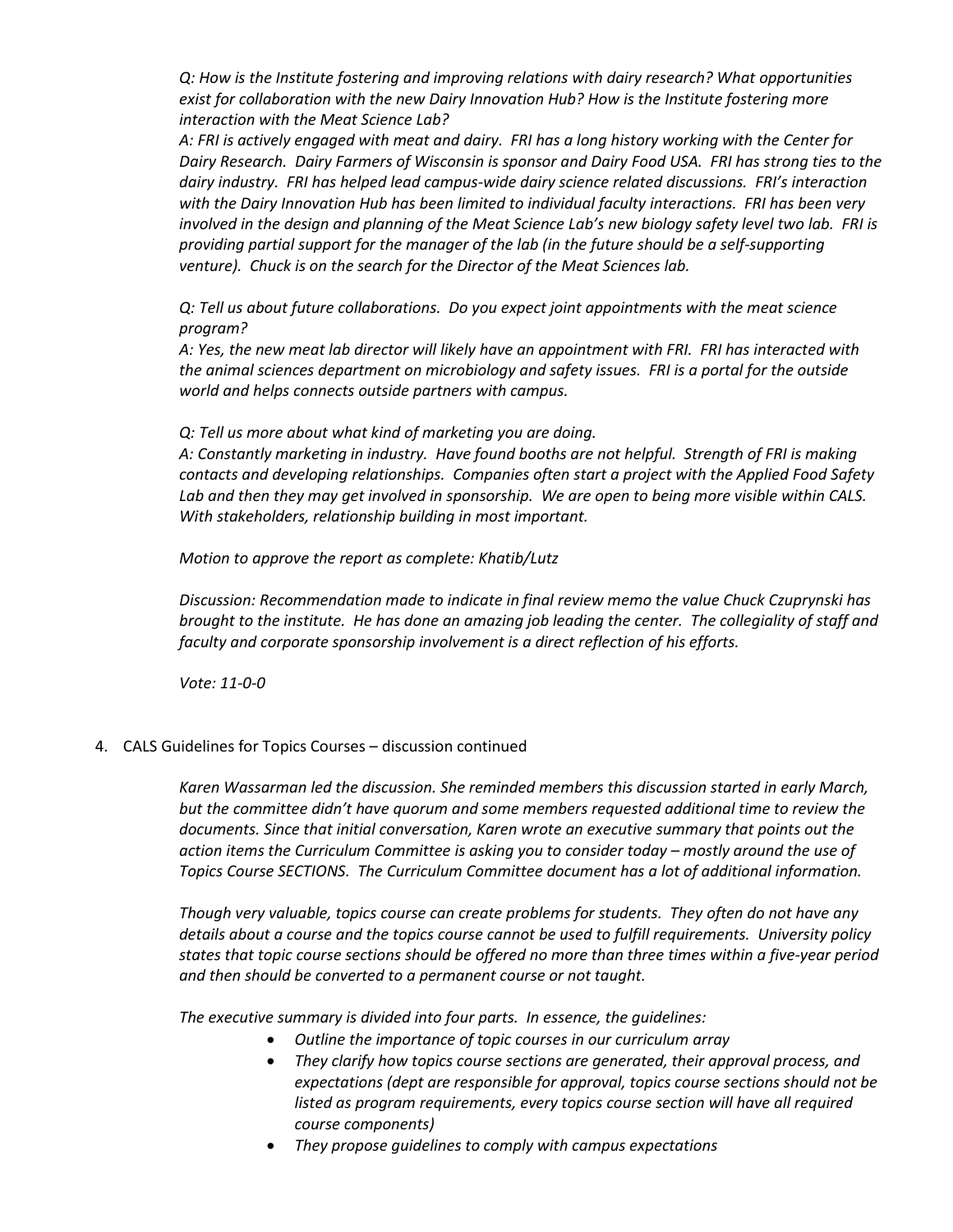• *They propose processes to transition from the current situation to future compliance*

*Under the direction of the Curriculum Committee, Academic Affairs will review and reach out to each department on any future action necessary. The timing to comply is more flexible than discussed at the previous APC discussion. Departments will have a year to respond to any issues with a plan. They have another year for action.* 

# *Discussion:*

- *These are complex rules to discipline behavior. The bigger issue is getting new courses approved. Faculty find it hard to create new courses. There are unnecessarily complex rules.*
- *This is not a rule change. Goal is to properly represent courses to students. Need to follow accreditation standards. Students need to know what courses are truly about. Expectations for course need to be stated.*
- *Campus University Curriculum Committee meets every two weeks and reviews approximately 110 proposals each committee meeting. The process is not that difficult. Process is a lot easier than it was. Abuse of topics courses does not serve students and faculty. Faculty are not challenged to articulate what a course is actually about. The review process can provide interesting and useful prospective.*
- *Courses should not be taught five or six years as 375. All courses need to be approved. Important to address approved courses overlapping with 375 offerings. All courses should go through college approval process and should not allow faculty to escape this process.*
- *Why can't topics courses fulfill core requirements?* 
	- o *Individual 375 sections should not fulfill core requirement (except when individual exceptions are made in rare cases)*
	- o *Topics courses like NUTR SCI 421 for the Global Health Certificate which is an approved topics course can use all sections to fulfill a program requirement.*
- *Supportive because students benefit*
- *What if Curriculum Committee cannot get compliance?* 
	- o *If a department cannot meet deadline/criteria, this is an opportunity to start a conversation about options and chart a path forward. Intent is not to be heavy handed but build working relationship.*
- *Experience teaching a special topics course last summer. Proposed permanent course in fall and received approval in January. The entire governance process spanned only fall through January.*

*Motion to accept CALS Guidelines for Topics Courses: Ingham/Nack*

*Vote: 9-1-0*

5. Graduate program name change proposal – Zoology to Integrative Biology

*The department of Integrative Biology is requesting a name change for their graduate program – current name is Zoology and they would like to change the name to Integrative Biology to match their new department name (changed in 2016) and better represent who they are. Department chairs have expressed support of the change.* 

*Motion to support name change of Zoology to Integrative Biology: Tracy/Lindroth*

*Vote: 9-1-0*